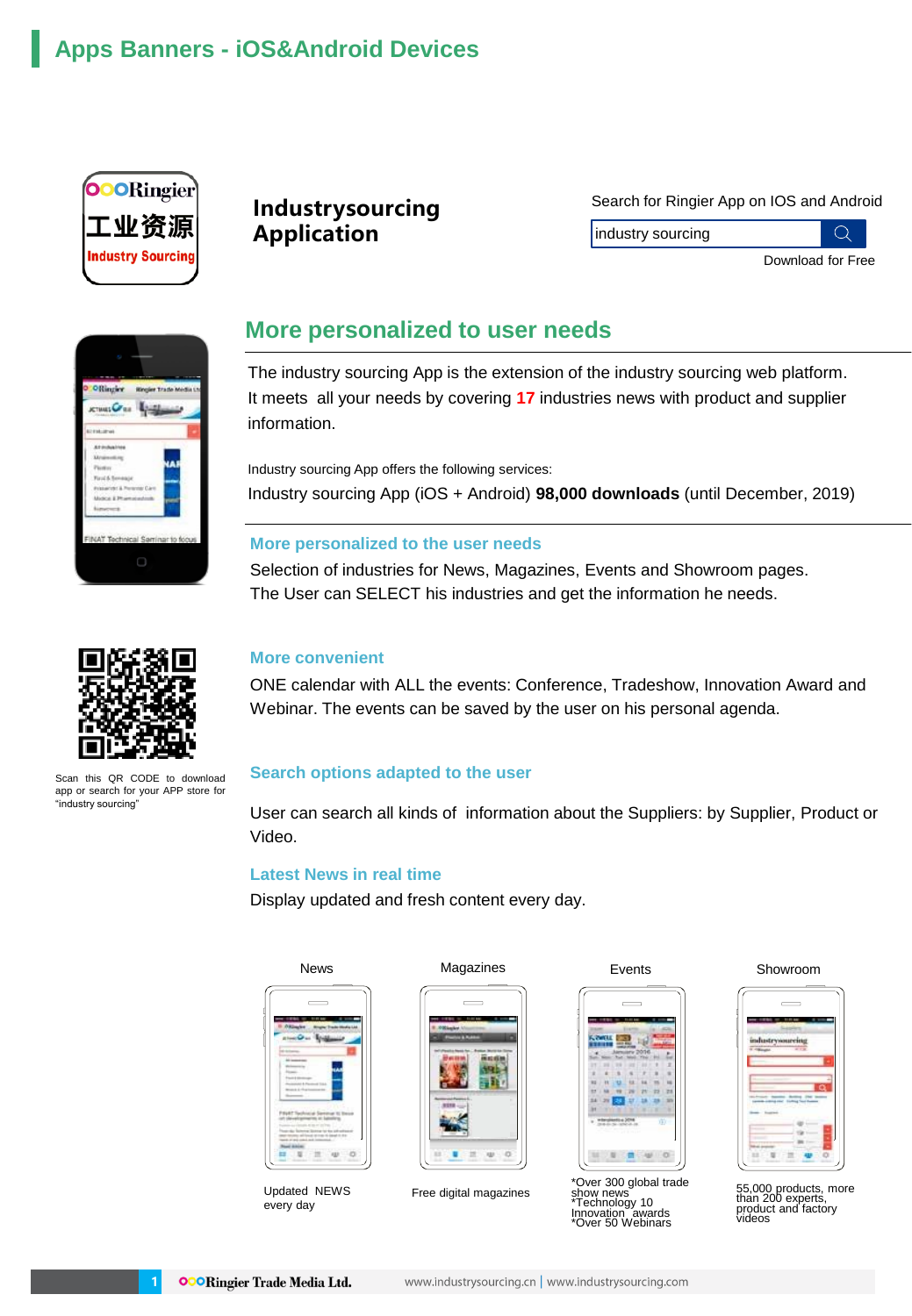# **Apps Banners - iOS&Android Devices**





# **A1 A2** ٠ ö m

**A1/A2**

#### **iOS & Android Devices banner**

**Industrysourcing App Leaderboard banner**

>Only 1 position on Chinese interface >Only 1 position on English Interface

iPhone banner: 320x41 pixel, JPG 50K MAX iPad banner: 768x60 pixel, JPG 50K MAX Android Devices Banner: 320x41 pixel, JPG 50K MAX

## **Sponsor the Banner for industrysourcing Apps on these Devices**



*App Homepage Magazine-Specific Library Issue-Specific Page*

### **B**

#### **iOS Devices banner**

**Magazine-Specific Library banner** >Chinese interface: Only 1 position/per magazine >English Interface: Only 1 position/per

magazine



## **C**

#### **iOS Devices banner**

**Issue-Specific Page banner** >Chinese interface: Only 1 position/per magazine >English Interface: Only 1 position/per

magazine

Note:

A1/A2 banner space will display on BOTH iOS and Android Devices; B and C banner will only display on iOS Devices

### **Advertiser's Benefits**

**2**

- ・Your ad in any Ringier print magazine will appear as a BONUS ad in the iOS and Android Devices digital version
- ・Your digital ad is live-linked to your website, e-mail or video
- ・Banner position links to your Company Website or Product Pages
- ・Hot Link to your Video Product Showroom from your banner ad

| Rates (USD / month)              |                                              |       |       |                                              |       |       |  |  |
|----------------------------------|----------------------------------------------|-------|-------|----------------------------------------------|-------|-------|--|--|
| <b>Banner Position</b>           | industrysourcing Apps<br>(Chinese Interface) |       |       | industrysourcing Apps<br>(English Interface) |       |       |  |  |
|                                  | 3x                                           | 6x    | 12x   | 3x                                           | 6x    | 12x   |  |  |
| Ringier Main Library Banner      | 3,120                                        | 2.640 | 2.050 | 3.120                                        | 2.640 | 2,050 |  |  |
| Magazine-Specific Library banner | 2.640                                        | 2.050 | 1.560 | 1.320                                        | 1.030 | 790   |  |  |
| Issue-Specific Page banner       | 3,600                                        | 3.120 | 2.640 | 1.810                                        | 1,560 | 1,320 |  |  |